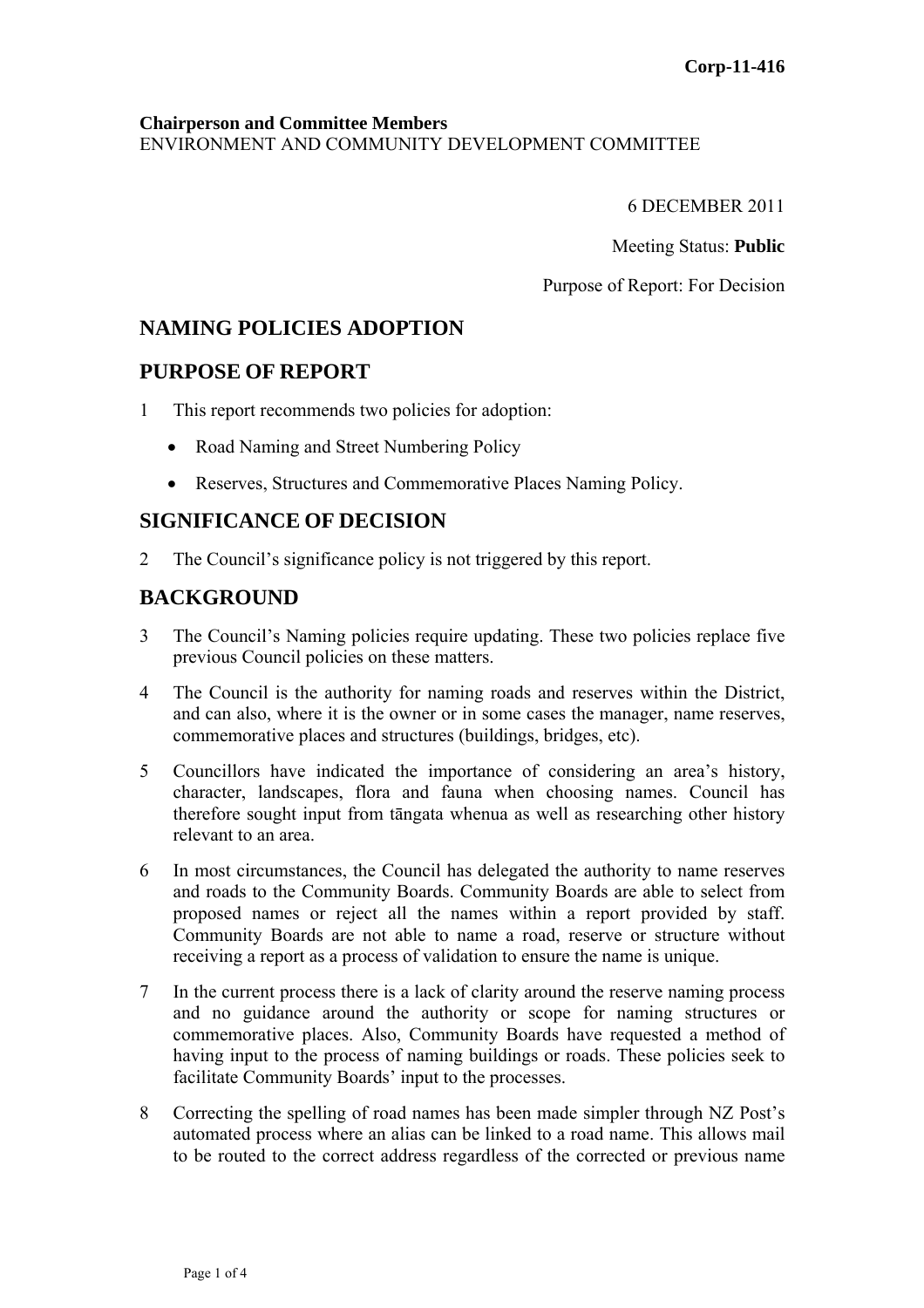being used. Thus Council can now work through a process of correcting names that are misspelt without a large impact on an occupier or business.

## **CONSIDERATIONS**

#### **Issues**

- 9 Within the policies the Council seeks the support of all Community Boards to help develop a list of relevant names that can be proposed within the reports for Community Boards to consider when naming roads, reserves, structures or commemorative places. This will enable the Community Boards to continue to recognise outstanding contributions to their communities by individuals, families or for significant events to be recognised.
- 10 The policy also includes the following suggestions made by Paraparaumu/Raumati Community Board:
	- that the names of the Mayoral Award recipients are included in the list of names that can be used;
	- that developers contact the historical society for the area to get input from them.
- 11 The naming policy for roads in a new subdivision relies on input from the developer, iwi, the historical societies and if necessary Council staff. The intent of the new Road Naming policy is to have the developer discuss possible names with the appropriate iwi, or hapū, rather than Council staff undertaking this task.
- 12 Council staff will provide the Developer with a contact for that discussion when they submit their subdivision plans. Developers must state the discussions they have had with iwi and the outcome when submitting their proposals for road or reserve names.
- 13 The naming policy for Reserves, Structures (buildings, bridges or other physical structures), and Commemorative Places states that if a person or family is to be recognised, then only one name is applied. This provides appropriate recognition to that person or family regardless of their culture. In cases where a person, hapū or iwi name is used a descriptor will also be applied. This descriptor ensures that people can link that name with the reserve, structure or commemorative place it names. Examples of this are Te Ātiawa Park in Paraparaumu and the June Rowland Lookout.

## Financial Considerations

14 There are no financial considerations in this report.

#### Legal Considerations

15 There are no legal considerations within this report

#### Delegation

16 The Governance Structure, Pat D (21 April 2011 version) states Community Boards are to: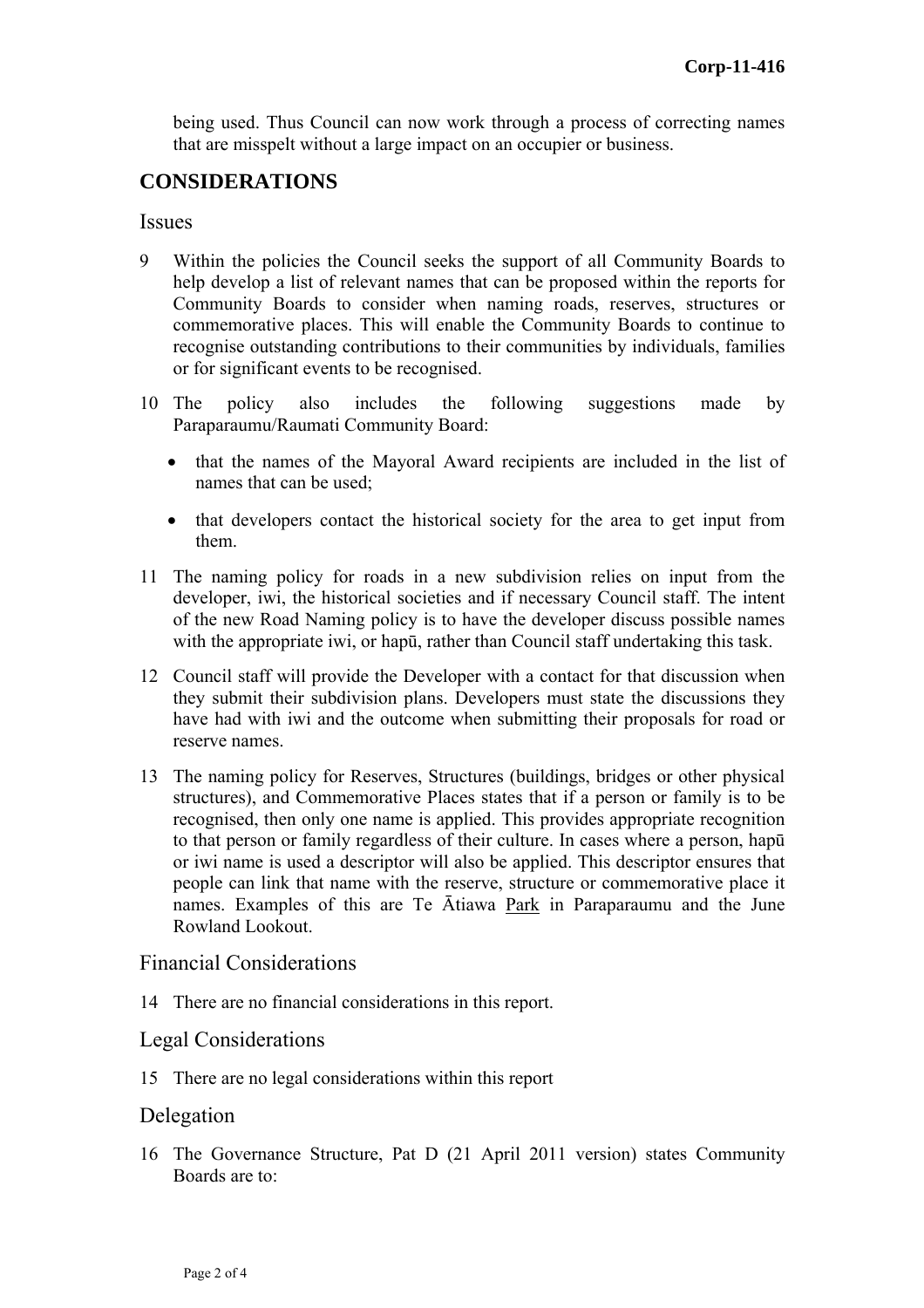5.2 *make recommendations on policies and strategies for the Council on behalf of the community for the social, economic, environmental and cultural wellbeing of the District, and in particular in the development of the LTCCP and associated policies and strategies.* 

The Committee is delegated to consider this matter under clause 7.1, Section B.1 of the Governance Structure:

*"Authority to develop…policies and work programmes that support the social, economic, environmental and cultural wellbeing of the community…"* 

## Consultation

17 These policies have been discussed with each Community Board as well as Te Whakaminenga o Kāpiti. Recommendations have been added to the proposed policies.

## Policy Implications

18 These two polices replace five existing Council policies that have not been reviewed for over ten years.

## Tāngata Whenua Considerations

19 These policies were considered by Te Whakaminenga o Kāpiti.

## Publicity Considerations

20 A handout will be developed for developers providing advice on how and when to submit names for roads and reserves within their developments.

# **RECOMMENDATIONS**

- 21 That the Environment and Community Development Committee:
- Rescinds all previous Kāpiti Coast District Council policies related to naming commemorative places, roads, parks and reserves, buildings, bridges or other structures and street numbering
- 22 That the Environment and Community Development Committee adopts:
- Road Naming and Street Numbering Policy: 2011 (Appendix 1 to report Corp-11-416-Naming Policies Adoption); and
- Reserves, Structures and Commemorative Places Naming Policy: 2011 (Appendix 2 to report Corp-11-416-Naming Policies Adoption); and

## **Approved for submission by:**

Bernie Goedhart

## **Group Manager, Corporate Services**